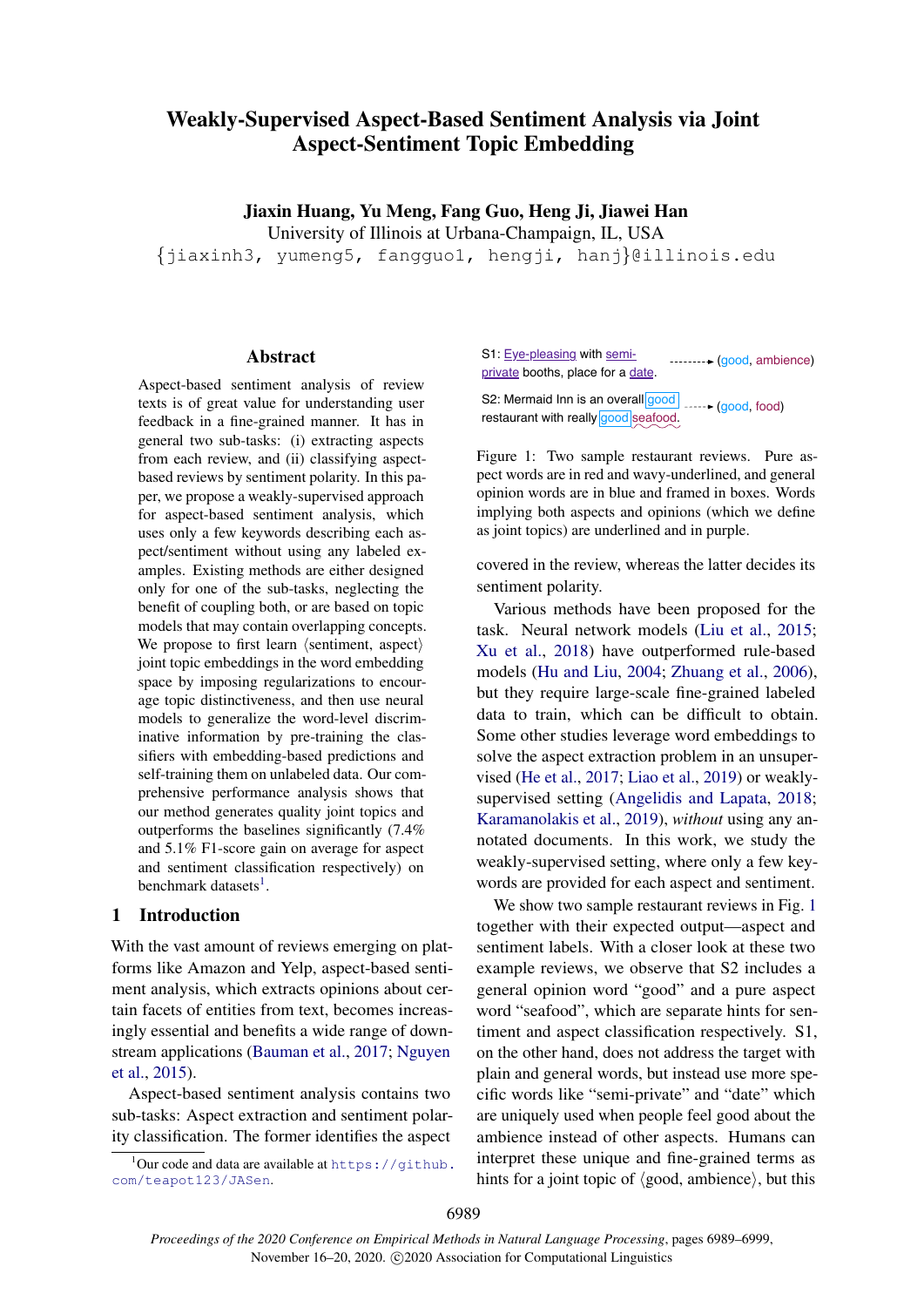is hard for models that are solely trained for one sub-task. If a model can automatically learn the semantics of each joint topic of  $\langle$  sentiment, aspect $\rangle$ , it will be able to identify representative terms of the joint topics such as "semi-private" which provide information for aspect and sentiment simultaneously, and will consequently benefit both aspect extraction and sentiment classification. Therefore, leveraging more fine-grained information by coupling the two subtasks will enhance both.

Several LDA-based methods consider learning joint topics [\(Zhao et al.,](#page-10-2) [2010;](#page-10-2) [Wang et al.,](#page-10-3) [2015;](#page-10-3) [Xu et al.,](#page-10-4) [2012\)](#page-10-4), but they rely on external resources such as part-of-speech (POS) tagging or opinion word lexicons. A recent LDA-based model (García-[Pablos et al.,](#page-9-8) [2018\)](#page-9-8) uses pre-trained word embedding to bias the prior in topic models to jointly model aspect words and opinion words. Though working fairly well, topic models are generative models and do not enforce topic distinctiveness topic-word distribution can largely overlap among different topics, allowing topics to resemble each other. Besides, topic models yield unstable results, causing large variance in classification results.

We propose the **JASen** model for **J**oint **Aspect**-Sentiment Topic Embedding. Our general idea is to learn a joint topic representation for each  $\langle$ sentiment, aspect $\rangle$  pair in the shared embedding space with words so that the surrounding words of topic embeddings nicely describe the semantics of a joint topic. This is accomplished by training topic embeddings and word embeddings on in-domain corpora and modeling the joint distribution of usergiven keywords on all the joint topics. After learning the joint topic vectors, embedding-based predictions can be derived for any unlabeled review. However, these predictions are sub-optimal for sentiment analysis where word order plays an important role. To leverage the expressive power of neural models, we distill the knowledge from embeddingbased predictions to convolutional neural networks (CNNs) [\(Krizhevsky et al.,](#page-9-9) [2012\)](#page-9-9) which perform compositional operations upon local sequences. A self-training process is then conducted to refine CNNs by using their high-confident predictions on unlabeled data.

We demonstrate the effectiveness of JASen by conducting experiments on two benchmark datasets and show that our model outperforms all the baseline methods by a large margin. We also show that our model is able to describe joint topics with

coherent term clusters.

Our contributions can be summarized as follows: (1) We propose a weakly-supervised method JASen to enhance two sub-tasks of aspect-based sentiment analysis. Our method does *not* need any annotated data but only a few keywords for each aspect/sentiment. (2) We introduce an embedding learning objective that is able to capture the semantics of fine-grained joint topics of  $\langle$  sentiment, aspect $\rangle$  in the word embedding space. The embedding-based prediction is effectively leveraged by neural models to generalize on unlabeled data via self-training. (3) We demonstrate that JASen generates high-quality joint topics and outperforms baselines significantly on two benchmark datasets.

# 2 Related Work

The problem of aspect-based sentiment analysis can be decomposed into two sub-tasks: aspect extraction and sentiment polarity classification. Most previous studies deal with them individually. There are various related efforts on aspect extraction [\(He](#page-9-4) [et al.,](#page-9-4) [2017\)](#page-9-4), which can be followed by sentiment classification models [\(He et al.,](#page-9-10) [2018\)](#page-9-10). Other meth-ods (García-Pablos et al., [2018\)](#page-9-8) jointly solve these two sub-tasks by first separating target words from opinion words and then learning joint topic distributions over words. Below we first review relevant work on aspect extraction (Sec [2.1\)](#page-1-0) and then turn to studies that jointly extract aspects and sentiment polarity (Sec [2.2\)](#page-2-0).

## <span id="page-1-0"></span>2.1 Aspect Extraction

Early studies towards aspect extraction are mainly based on manually defined rules [\(Hu and Liu,](#page-9-3) [2004;](#page-9-3) [Zhuang et al.,](#page-10-1) [2006\)](#page-10-1), which have been outperformed by supervised neural approaches that do not need labor-intensive feature engineering. While CNN [\(Xu et al.,](#page-10-0) [2018\)](#page-10-0) and RNN [\(Liu et al.,](#page-9-2) [2015\)](#page-9-2) based models have shown the powerful expressiveness of neural models, they can easily consume thousands of labeled documents thus suffer from the label scarcity bottleneck.

Various unsupervised approaches are proposed to model different aspects automatically. LDAbased methods [\(Brody and Elhadad,](#page-9-11) [2010;](#page-9-11) [Chen](#page-9-12) [et al.,](#page-9-12) [2014\)](#page-9-12) model each document as a mixture of aspects (topics) and output a word distribution for each aspect. Recently, neural models have shown to extract more coherent topics. ABAE [\(He](#page-9-4)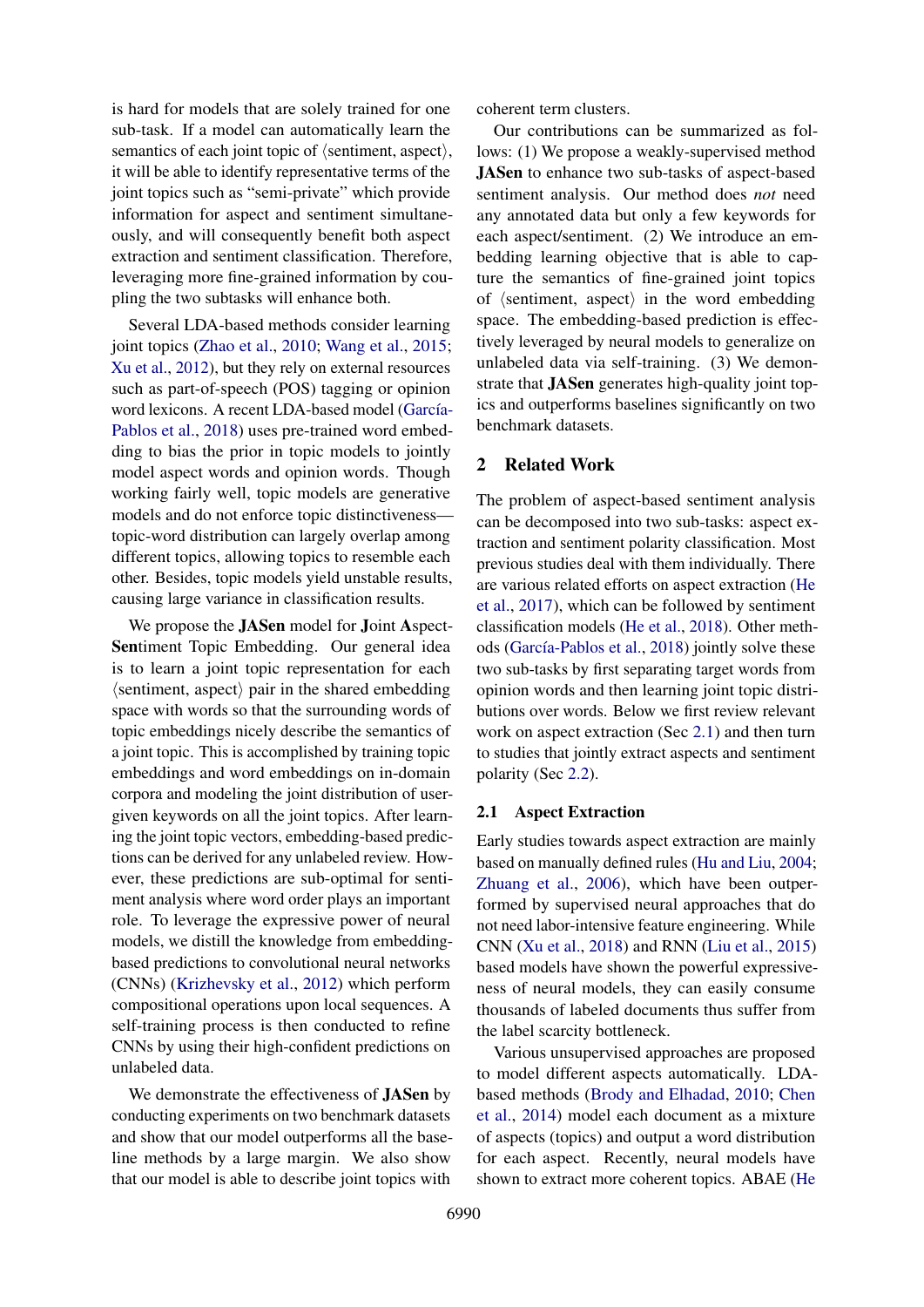[et al.,](#page-9-4) [2017\)](#page-9-4) uses an autoencoder to reconstruct sentences through aspect embedding and removes irrelevant words through attention mechanisms. CAt [\(Tulkens and van Cranenburgh,](#page-10-5) [2020\)](#page-10-5) introduces a single head attention calculated by a Radial Basis Function (RBF) kernel to be the sentence summary. The unsupervised nature of these algorithms is hindered by the fact that the learned aspects often do not well align with user's interested aspects, and additional human effort is needed to map topics to certain aspects, not to mention some topics are irrelevant of interested aspects.

Several weakly-supervised methods address this problem by using a few keywords per aspect as supervision to guide the learning process. MATE [\(An](#page-9-6)[gelidis and Lapata,](#page-9-6) [2018\)](#page-9-6) extends ABAE by initializing aspect embedding using weighted average of keyword embeddings from each aspect. ISWD [\(Karamanolakis et al.,](#page-9-7) [2019\)](#page-9-7) co-trains a bagof-word classifier and an embedding-based neural classifier to generalize the keyword supervision. Other text classification methods leverage pre-trained language model [\(Meng et al.,](#page-9-13) [2020b\)](#page-9-13) to learn the semantics of label names or metadata [\(Zhang et al.,](#page-10-6) [2020\)](#page-10-6) to propagate document labels.

The above methods do not take aspect-specific opinion words into consideration. The semantic meaning captured by a  $\langle$  sentiment, aspect $\rangle$  joint topic preserves more fine-grained information to imply the aspect of a sentence and thus can be used to improve the performance of aspect extraction.

#### <span id="page-2-0"></span>2.2 Joint Extraction of Aspect and Sentiment

Most previous studies that jointly perform aspect and sentiment extraction are LDA-based methods. [Zhao et al.](#page-10-2) [\(2010\)](#page-10-2) include aspect-specific opinion models along with aspect models in the generative process. [Wang et al.](#page-10-3) [\(2015\)](#page-10-3) propose a restricted Boltzmann machine-based model that treats aspect and sentiment as heterogeneous hidden units. [Xu](#page-10-4) [et al.](#page-10-4) [\(2012\)](#page-10-4) adapt LDA by introducing sentimentrelated variables and integrating sentiment prior knowledge. All these methods rely on external resources such as part-of-speech (POS) tagging or opinion word lexicons. A more recent study that shares similar weakly-supervised setting with ours is W2VLDA (García-Pablos et al., [2018\)](#page-9-8). They apply Brown clustering [\(Brown et al.,](#page-9-14) [1992\)](#page-9-14) to separate aspect-terms from opinion-terms and construct biased hyperparameters  $\alpha$  and  $\beta$  by embedding similarity. Despite the effectiveness of topic models,

they suffer from the drawback of not imposing discriminative constraints among topics—topic-word distribution can largely overlap among different topics, allowing redundant topics to appear and making it hard to classify them. We empirically show the advances of our method by capturing discriminative joint topic representations in the embedding space.

# 3 Problem Definition

Our weakly-supervised aspect-based sentiment analysis task is defined as follows. The input is a training corpus  $\mathcal{D} = \{d_1, d_2, \dots, d_{|\mathcal{D}|}\}\$  of text reviews from a certain domain (e.g., restaurant or laptop) *without* any label for aspects or sentiment. A list of keywords  $l_a$  for each aspect topic (denoted as  $a \in A$ ) and  $l_s$  for each sentiment polarity (denoted as  $s \in S$ ) are provided by users as guidance. For each unseen review in the same domain, our model outputs a set of  $\langle s, a \rangle$  labels.

## 4 Model

Figure [2](#page-3-0) shows the workflow of JASen. Our goal is to generate a set of  $\langle$  sentiment, aspect $\rangle$  predictions for each review.

We first learn an embedding space to explicitly represent the semantics of the topics (including both pure aspect/sentiment and joint  $\delta$  (sentiment, aspect $\rangle$  ones) as embedding vectors, which are surrounded by the embeddings of the representative words of the topics. We also impose discriminative regularization on the embedding space to push different topics apart. To model the local sequential information which is crucial for sentiment analysis, we use CNN as the classifier by pre-training it on pseudo labels given by the cosine similarity between document embeddings and topic embeddings, and self-training it on unlabeled data to iteratively refine its parameters. Below we introduce the details of JASen.

#### 4.1 Joint-Topic Representation Learning

We learn the representations of words and topics on the in-domain corpus by following two principles: (1) distributional hypothesis [\(Sahlgren,](#page-9-15) [2008\)](#page-9-15) and (2) topic distinctiveness. The first principle is achieved by an adaptation of the Skip-Gram model [\(Mikolov et al.,](#page-9-16) [2013\)](#page-9-16) through modeling both local and global contexts of words, and the second is achieved by a series of regularization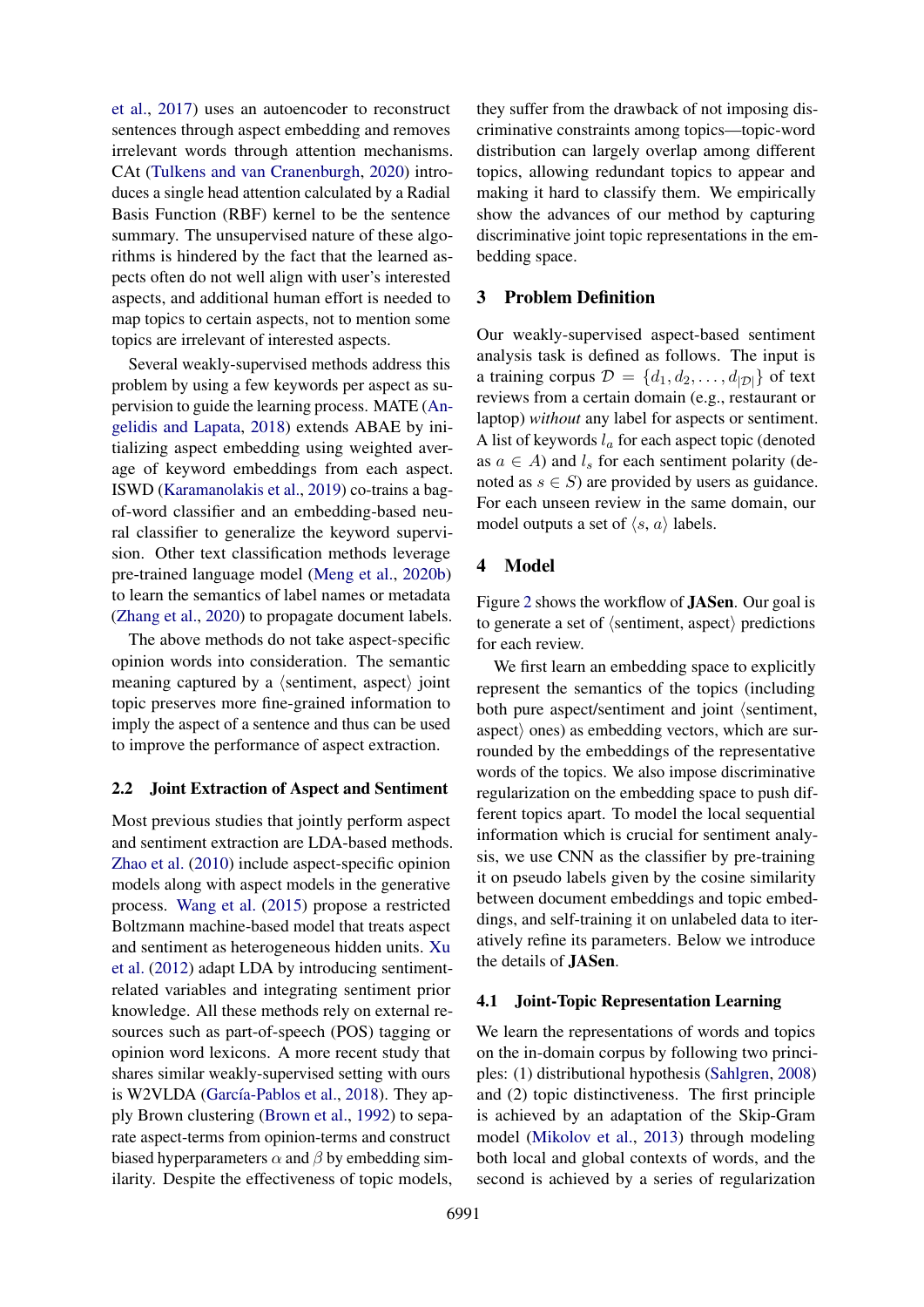<span id="page-3-0"></span>

Figure 2: Overview of our model JASen. We first leverage the in-domain training corpus and user-given keywords to learn joint topic representation in the word embedding space. The marginal probability of keywords belonging to an aspect/sentiment can be summed up by the joint distribtution over  $\langle$  sentiment, aspect $\rangle$  joint topics. Embeddingbased prediction on unlabeled data are then leveraged by neural models for pre-training and self-training.

<span id="page-3-1"></span>

Figure 3: Embedding training.

objectives. Fig. [3](#page-3-1) provides the overview of our embedding learning objectives with an example.

Modeling Local and Global Contexts. We learn word embeddings based on the assumption that words with similar contexts have similar meanings, and define contexts to be a combination of location contexts [\(Mikolov et al.,](#page-9-16) [2013\)](#page-9-16) and global contexts [\(Meng et al.,](#page-9-17) [2019;](#page-9-17) [Liao et al.,](#page-9-5) [2019;](#page-9-5) [Meng](#page-9-18) [et al.,](#page-9-18) [2020a\)](#page-9-18). The local context of a word  $w_i$  refers to other words whose distances are  $h$  words or less from  $w_i$ . To maximize the probability of seeing the local context of a word  $w_i$ , we use the following objective:

$$
\mathcal{L}_l = -\sum_{w_i} \sum_{0 < |j-i| \le h} \log P(w_j | w_i), \quad (1)
$$

where  $P(w_j|w_i) \propto \exp(\boldsymbol{v}_j^\top \boldsymbol{u}_i)$ , and  $\boldsymbol{u}_i, \boldsymbol{v}_j$  are the center and context word embeddings.

The global context [\(Meng et al.,](#page-9-17) [2019;](#page-9-17) [Liao et al.,](#page-9-5) [2019\)](#page-9-5) of a word  $w_i$  refers to the document d where a word appears, based on the motivation that similar documents contain similar-meaning words. We use the following objective for global context:

$$
\mathcal{L}_g = -\sum_{d \in \mathcal{D}} \sum_{w_i \in d} \log P(d|w_i), \tag{2}
$$

where  $P(d|w_i) \propto \exp(\boldsymbol{d}^\top \boldsymbol{u}_i)$ .

Regularizing Pure Aspect/Sentiment Topics. To endow the embedding space with discriminative power over the aspect/sentiment categories for better classification performance, we regularize the aspect topic embeddings  $t_a$  and sentiment topic embeddings  $t_s$  so that different topics are pushed apart. For example, the word "good" in Fig. [3](#page-3-1) is a keyword for the sentiment topic *good*, and we aim to place  $t_{\text{good}}$  close to the word embedding of "good" in the embedding space while away from other topic embeddings  $(i.e., t_{bad})$ . To achieve this, we maximize the probability of using each topic keyword to predict its representing topic:

<span id="page-3-2"></span>
$$
\mathcal{L}_{reg}^A = -\sum_{a \in A} \sum_{w_i \in l_a} \log P(t_a | w_i), \tag{3}
$$

<span id="page-3-3"></span>
$$
\mathcal{L}_{reg}^{S} = -\sum_{s \in S} \sum_{w_i \in l_s} \log P(t_s | w_i), \tag{4}
$$

where  $l_a$ ,  $l_s$  are the keyword lists for aspect a and sentiment s, respectively;  $P(t|w_i) \propto \exp(u_i^{\top}t)$ . Eqs. [\(3\)](#page-3-2) and [\(4\)](#page-3-3) empower the embedding space for classification purpose, that is, words can be "classified" into topics based on embedding similarity. For good initializations of  $t_a$  and  $t_s$ , we use the average word embedding of user-provided keywords for each aspect and sentiment.

Regularizing Joint *(Sentiment, Aspect)* Topics. Now we examine the joint case, where  $|S| \times |A|$  topics are regularized. We connect the learning of joint topic embeddings with pure aspect/sentiment topics by exploring the relationship between marginal distribution and joint distribution:

<span id="page-3-4"></span>
$$
P(t_a|w_i) = \sum_{s \in S} P(t_{\langle s,a \rangle}|w_i), \quad (5)
$$

<span id="page-3-5"></span>
$$
P(t_s|w_i) = \sum_{a \in A} P\left(t_{\langle s,a \rangle}|w_i\right). \tag{6}
$$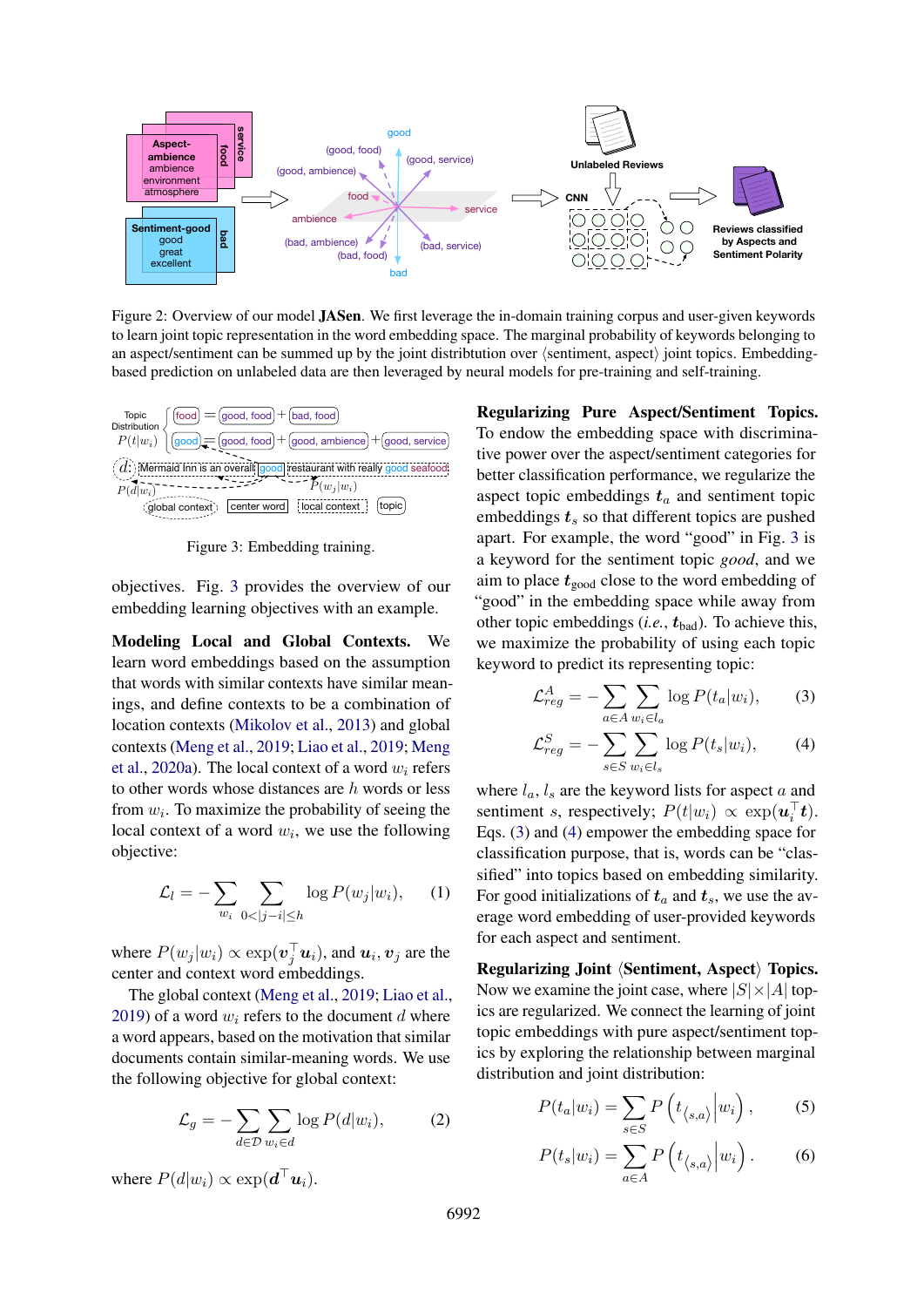As an example, Fig. [3](#page-3-1) shows that the marginal probability of the keyword "good" belonging to the sentiment topic "good" is equal to the probability sum of it belonging to  $\langle \text{good}, \text{food}\rangle$ ,  $\langle \text{good}, \text{food}\rangle$ ambience) and  $\langle$  good, service $\rangle$ .

The objective for regularizing joint topics  $\mathcal{L}_{joint}$ can be derived by replacing  $P(t_a|w_i)$  in Eq. [\(3\)](#page-3-2) with Eq. [\(5\)](#page-3-4) and  $P(t_s|w_i)$  in Eq. [\(4\)](#page-3-3) with Eq. [\(6\)](#page-3-5).

We also notice that general opinion words such as "good" (or pure aspect words such as "seafood") are equally irrelevant to the aspect (or sentiment) dimension, so we use a uniform distribution  $U$  to regularize their distribution over all the classes on the irrelevant dimension:

$$
\mathcal{L}_{cross}^{A} = \sum_{s \in S} \sum_{w_i \in l_s} \text{KL}(\mathcal{U}, P(t_a | w_i)), \quad (7)
$$

$$
\mathcal{L}_{cross}^{S} = \sum_{a \in A} \sum_{w_i \in l_a} \text{KL}(\mathcal{U}, P(t_s | w_i)). \quad (8)
$$

Putting the above objectives altogether, our final embedding learning objective is:

$$
\mathcal{L} = \mathcal{L}_l + \lambda_g \mathcal{L}_g + \lambda_r (\mathcal{L}_{reg} + \mathcal{L}_{joint} + \mathcal{L}_{cross}), \tag{9}
$$

where  $\mathcal{L}_{reg} = \mathcal{L}_{reg}^{A} + \mathcal{L}_{reg}^{S}$ , and the same for  $\mathcal{L}_{joint}$ and  $\mathcal{L}_{cross}$ . For all the regularization terms, we treat them equally by using the same weight  $\lambda_r$ , which shows to be effective in practice.

#### 4.2 Training CNNs for Classification

Word ordering information is crucial for sentiment analysis. For example, "Any movie is better than this one" and "this one is better than any movie" convey opposite sentiment polarities but have the exactly same words. The trained embedding space mainly captures word-level discriminative signals but is insufficient to model such sequential information. Therefore, we propose to train convolutional neural networks (CNNs) to generalize knowledge from the preliminary predictions given by the embedding space. Specifically, we first pre-train CNNs with soft predictions given by the cosine similarity between document embeddings and topic embeddings, and then adopt a self-training strategy to further refine the CNNs using their highconfident predictions on unlabeled documents.

Neural Model Pre-training. For each unlabeled review, we can (1) derive one distribution over the joint topics by calculating the cosine similarity between the document representation  $d$  and  $t_{\langle s,a \rangle}$ , (2) derive separate distributions over sentiment and aspect variables using cosine similarity with marginal

topics  $t_a$  and  $t_s$ , or (3) combine (1) and (2) by adding the two sets of cosine scores. We find empirically that the last method achieves the best result, *i.e.*, the distribution of a test review d over the aspect and sentiment categories is computed as:

<span id="page-4-0"></span>
$$
P(a|d) \propto \exp\left(T \cdot \left(\cos(t_a, d) + \frac{\sum_{s \in S} \cos(t_{\langle s, a \rangle}, d)}{|S|}\right)\right),\tag{10}
$$

$$
P(s|d) \propto \exp\left(T \cdot \left(\cos(t_s, d) + \frac{\sum_{a \in A} \cos(t_{\langle s, a \rangle}, d)}{|A|}\right)\right),\tag{11}
$$

<span id="page-4-1"></span>where  $d$  is obtained by averaging the word embeddings in  $d$ , and  $T$  is the temperature to control how greedy we want to learn from the embedding-based prediction.

We train two CNN models separately for aspect and sentiment classification by learning from the two distributions in Eqs. [\(10\)](#page-4-0) and [\(11\)](#page-4-1). We leverage the knowledge distillation objective [\(Hinton](#page-9-19) [et al.,](#page-9-19) [2015\)](#page-9-19) to minimize the cross entropy between the embedding-based prediction  $p_d$  and the output prediction  $q_d$  of the CNNs:

$$
H(p_d, q_d) = -\sum_t P(t|d) \log Q(t|d). \tag{12}
$$

Neural Model Refinement. The pre-trained CNNs only copy the knowledge from the embedding space. To generalize their current knowledge to the unlabeled corpus, we adopt a self-training technique to bootstrap the CNNs. The idea of self-training is to use the model's high-confident predictions on unlabeled samples to refine itself. Specifically, we compute a target score [\(Xie et al.,](#page-10-7) [2016\)](#page-10-7) for each unlabeled document based on the predictions of the current model by enhancing highconfident predictions via a squaring operation:

$$
\text{target}(P(a|d)) = \frac{P(a|d)^2/f_a}{\sum_{a' \in A} P(a'|d)^2/f_{a'}},
$$

where  $f_a = \sum_{d \in \mathcal{D}} P(a|d)$ . Since self-training updates the target scores at each epoch, the model is gradually refined by its most recent high-confident predictions. The self-training process is terminated when no more samples change label assignments after the target scores are updated. The resulting model can be used to classify any unseen reviews.

## 5 Evaluation

We conduct a series of quantitative and qualitative evaluation on benchmark datasets to demonstrate the effectiveness of our model.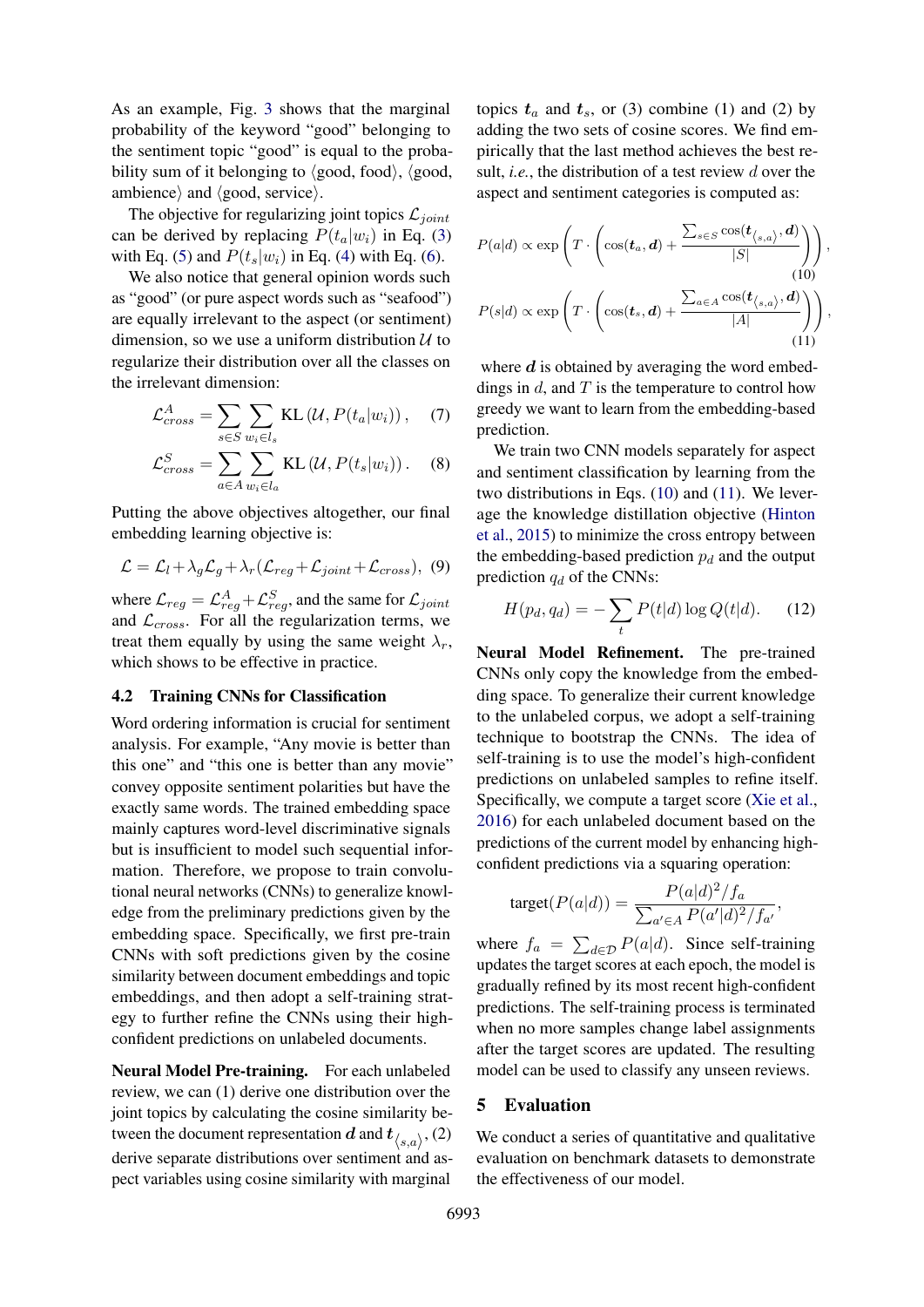<span id="page-5-1"></span>

| <b>Dataset</b>    | #Training reviews | #Test reviews |  |  |
|-------------------|-------------------|---------------|--|--|
| <b>Restaurant</b> | 17.027            | 643           |  |  |
| Laptop            | 14,683            | 307           |  |  |

<span id="page-5-2"></span>

| Dataset           | Aspect         | Keywords                       |  |  |  |
|-------------------|----------------|--------------------------------|--|--|--|
|                   | Location       | street block river avenue      |  |  |  |
|                   | Drinks         | beverage wines cocktail sake   |  |  |  |
| <b>Restaurant</b> | Food           | spicy sushi pizza taste        |  |  |  |
|                   | Ambience       | atmosphere room                |  |  |  |
|                   |                | seating environment            |  |  |  |
|                   | Service        | tips manager waitress servers  |  |  |  |
|                   | Support        | service warranty               |  |  |  |
|                   |                | coverage replace               |  |  |  |
|                   | OS             | windows ios mac system         |  |  |  |
|                   | Display        | screen led monitor resolution  |  |  |  |
| Laptop            | <b>Battery</b> | life charge last power         |  |  |  |
|                   | Company        | hp toshiba dell lenovo         |  |  |  |
|                   | Mouse          | touch track button pad         |  |  |  |
|                   | Software       | programs apps itunes photoshop |  |  |  |
|                   | Keyboard       | key space type keys            |  |  |  |

Table 1: Dataset Statistics.

Table 2: Keywords of each aspect.

#### 5.1 Experimental Setup

Datasets: The following two datasets are used for evaluation:

- Restaurant: For in-domain training corpus, we collect 17,027 unlabeled reviews from *Yelp Dataset Challenge*[2](#page-5-0) . For evaluation, we use the benchmark dataset in the restaurant domain in SemEval-2016 [\(Pontiki et al.,](#page-9-20) [2016\)](#page-9-20) and SemEval-2015 [\(Pontiki et al.,](#page-9-21) [2015\)](#page-9-21), where each sentence is labeled with aspect and sentiment polarity. We remove sentences with multiple labels or with a *neutral* sentiment polarity to simplify the problem (otherwise a set of keywords can be added to describe it).
- Laptop: We leverage 14,683 unlabeled Amazon reviews under the laptop category collected by [\(He and McAuley,](#page-9-22) [2016\)](#page-9-22) as in-domain training corpus. We also use the benchmark dataset in the laptop domain in SemEval-2016 and SemEval-2015 for evaluation. Detailed statistics of both datasets are listed in Table [1,](#page-5-1) and the aspects along with their keywords are in Table [2.](#page-5-2)

Preprocessing and Hyperparameter Setting. To preprocess the training corpus  $D$ , we use the word tokenizer provided by *NLTK*<sup>[3](#page-5-3)</sup>. We also use a phrase mining tool, AutoPhrase [\(Shang et al.,](#page-9-23) [2017\)](#page-9-23), to extract meaningful phrases such as "great wine"

and "numeric keypad" such that they can capture complicated semantics in a single text unit. We use the benchmark validation set to fine-tune the hyperparameters: embedding dimension = 100, local context window size  $h = 5$ ,  $\lambda_q = 2.5$ ,  $\lambda_r = 1$ , training  $epoch = 5$ . For neural model pre-training, we set  $T = 20$ . A CNN model is trained for each sub-task: aspect extraction and sentiment classification. Each model uses 20 feature maps for filters with window sizes of 2, 3, and 4. SGD is used with  $1e - 3$  as the learning rate in both pre-training and self-training and the batch size is set to 16.

# 5.2 Quantitative Evaluation

We conduct quantitative evaluation on both aspect extraction and sentiment polarity classification.

Compared Methods. Our model is compared with several previous studies. A few of them are specifically designed for aspect extraction but do not perform well on sentiment classification. So we only report their results on aspect extraction. For fair comparison, we use the same training corpus and test set for each baseline method. For weaklysupervised methods, they are fed with the same keyword list as ours.

- CosSim: The topic representation is averaged by the embedding of seed words trained by Word2Vec on training corpus. Cosine similarity is computed between a test sample and the topics to classify the sentence.
- ABAE [\(He et al.,](#page-9-4) [2017\)](#page-9-4): An attention-based model to unsupervisedly extract aspects. An autoencoder is trained to reconstruct sentences through aspect embeddings. The learned topics need to be manually mapped to aspects.
- CAt [\(Tulkens and van Cranenburgh,](#page-10-5) [2020\)](#page-10-5): A recent method for unsupervised aspect extraction. A single head attention is calculated by a Radio Basis Function kernel to be the sentence summary.
- W2VLDA (García-Pablos et al., [2018\)](#page-9-8): A stateof-the-art topic modeling based method that leverages keywords for each aspect/sentiment to jointly do aspect/sentiment classification.
- BERT [\(Devlin et al.,](#page-9-24) [2019\)](#page-9-24): A recent proposed deep language model. We utilize the pre-trained BERT (12-layer, 768 dimension, uncased) and implement a simple weakly-supervised method that fine-tunes the model by providing pseudo

<span id="page-5-0"></span><sup>2</sup> https://www.yelp.com/dataset/challenge

<span id="page-5-3"></span><sup>3</sup> https://www.nltk.org/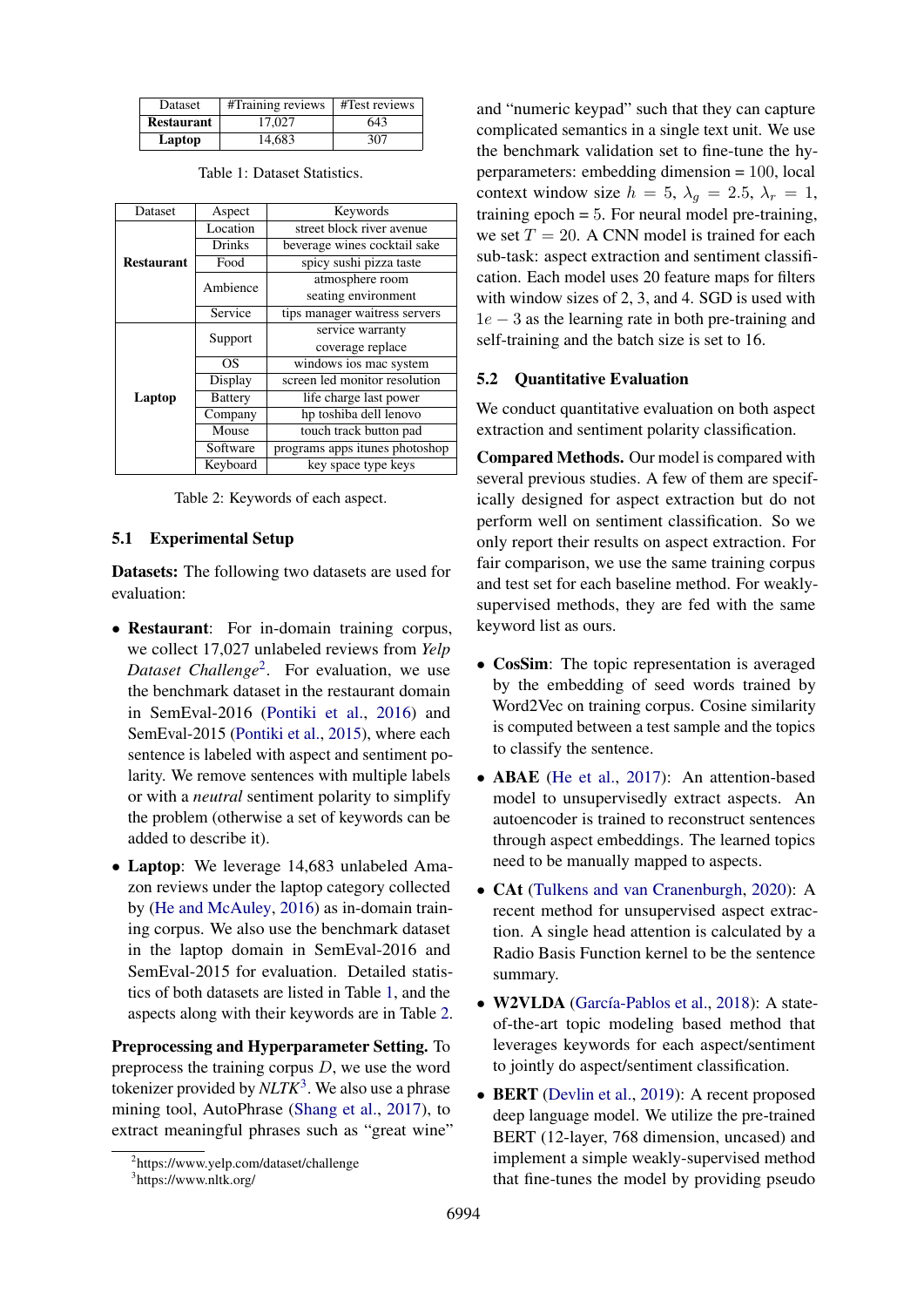<span id="page-6-0"></span>

| <b>Methods</b>                         | <b>Restaurant</b> |           |        |          | Laptop   |           |        |          |
|----------------------------------------|-------------------|-----------|--------|----------|----------|-----------|--------|----------|
|                                        | Accuracy          | Precision | Recall | macro-F1 | Accuracy | Precision | Recall | macro-F1 |
| CosSim                                 | 61.43             | 50.12     | 50.26  | 42.31    | 53.84    | 58.79     | 54.64  | 52.18    |
| ABAE(He et al., 2017)                  | 67.34             | 46.63     | 50.79  | 45.31    | 59.84    | 59.96     | 59.60  | 56.21    |
| CAt(Tulkens and van Cranenburgh, 2020) | 66.30             | 49.20     | 50.61  | 46.18    | 57.95    | 65.23     | 59.91  | 58.64    |
| W2VLDA (García-Pablos et al., 2018)    | 70.75             | 58.82     | 57.44  | 51.40    | 64.94    | 67.78     | 65.79  | 63.44    |
| BERT(Devlin et al., 2019)              | 72.98             | 58.20     | 74.63  | 55.72    | 67.52    | 68.26     | 67.29  | 65.45    |
| <b>JASen</b> w/o joint                 | 81.03             | 61.66     | 65.91  | 61.43    | 69.71    | 69.13     | 70.65  | 67.49    |
| <b>JASen</b> w/o self train            | 82.90             | 63.15     | 72.51  | 64.94    | 70.36    | 68.77     | 70.91  | 68.79    |
| <b>JASen</b>                           | 83.83             | 64.73     | 72.95  | 66.28    | 71.01    | 69.55     | 71.31  | 69.69    |

Table 3: Quantitative evaluation on aspect identification (%).

<span id="page-6-1"></span>

| <b>Methods</b>              | <b>Restaurant</b> |           |        |          | Laptop   |           |        |          |
|-----------------------------|-------------------|-----------|--------|----------|----------|-----------|--------|----------|
|                             | Accuracy          | Precision | Recall | macro-F1 | Accuracy | Precision | Recall | macro-F1 |
| CosSim                      | 70.14             | 74.72     | 61.26  | 59.89    | 68.73    | 69.91     | 68.95  | 68.41    |
| W2VLDA                      | 74.32             | 75.66     | 70.52  | 67.23    | 71.06    | 71.62     | 71.37  | 71.22    |
| <b>BERT</b>                 | 77.48             | 77.62     | 73.95  | 73.82    | 69.71    | 70.10     | 70.26  | 70.08    |
| <b>JASen</b> w/o joint      | 78.07             | 80.60     | 72.40  | 73.71    | 72.31    | 72.34     | 72.25  | 72.26    |
| <b>JASen</b> w/o self train | 79.16             | 81.31     | 73.94  | 75.34    | 73.29    | 73.69     | 73.42  | 73.24    |
| <b>JASen</b>                | 81.96             | 82.85     | 78.11  | 79.44    | 74.59    | 74.69     | 74.65  | 74.59    |

Table 4: Quantitative evaluation on sentiment polarity classification (%).

labels for sentences containing keywords from a given aspect/sentiment.

- JASen w/o joint: An ablation of our proposed model. Neural model is pre-trained on separate topic embedding for each sentiment and aspect.
- JASen w/o self train: An ablation of our proposed model without self-training process.

Aspect Extraction. We report the results of aspect extraction of our model and all the baselines in Table [3.](#page-6-0) We use four metrics for evaluation: Accuracy, Precision, Recall and macro-F1 score. We observe that weakly-supervised methods tend to have a better performance than unsupervised ones, suggesting that using keywords to enrich the semantics of labels is a promising direction to increase classification performance. As shown in Table [3,](#page-6-0) our model, even without self-training, outperforms baseline methods on most of the metrics by a large margin, indicating that JASen obtains substantial benefits from learning the semantics of fine-grained joint topics, and self-training boosts the performance further. We observe that JASen can deal with cases where the target of the sentence is not explicitly mentioned. For example, JASen correctly labels "It's to die for!" as (good, food). Although nothing mentioned is related to food, "to die for" appears in other sentences addressing the tastiness of food, thus is captured by the joint topic of (good, food).

Sentiment Polarity Classification. We compare JASen against baseline methods on sentiment classification and show the results in Table [4.](#page-6-1) Since some methods are designed for aspect extraction and do not perform well on sentiment classification, we do not report their results. As shown in the table, JASen outperforms all the baselines on both datasets. We also observe that methods only leveraging local contexts do not perform well compared to methods that leverage both global and local contexts on Laptop dataset. Since "good" and "bad" are a pair of antonyms, they can have very similar collocations, so models purely capturing local contexts do not distinguish them well.

#### 5.3 Qualitative Evaluation

To evaluate the quality of the joint topic representation, we retrieve their representative terms by ranking the embedding cosine similarity between words and each joint topic vector. For brevity, we randomly sample 3 aspects from each dataset and pair them up with the two sentiment polarity to form 12 joint topics. We list their top terms in Table [5.](#page-7-0) Results show that the representative terms form coherent and meaningful topics, and they are not restricted to be adjectives, such as "vomit" in (bad, food) and "commitment" in (good, support). Another interesting observation is that "cramped" appears in both (bad, ambience) in restaurant domain and (bad, keyboard) in laptop domain, suggesting that JASen captures different meanings of words based on in-domain corpus.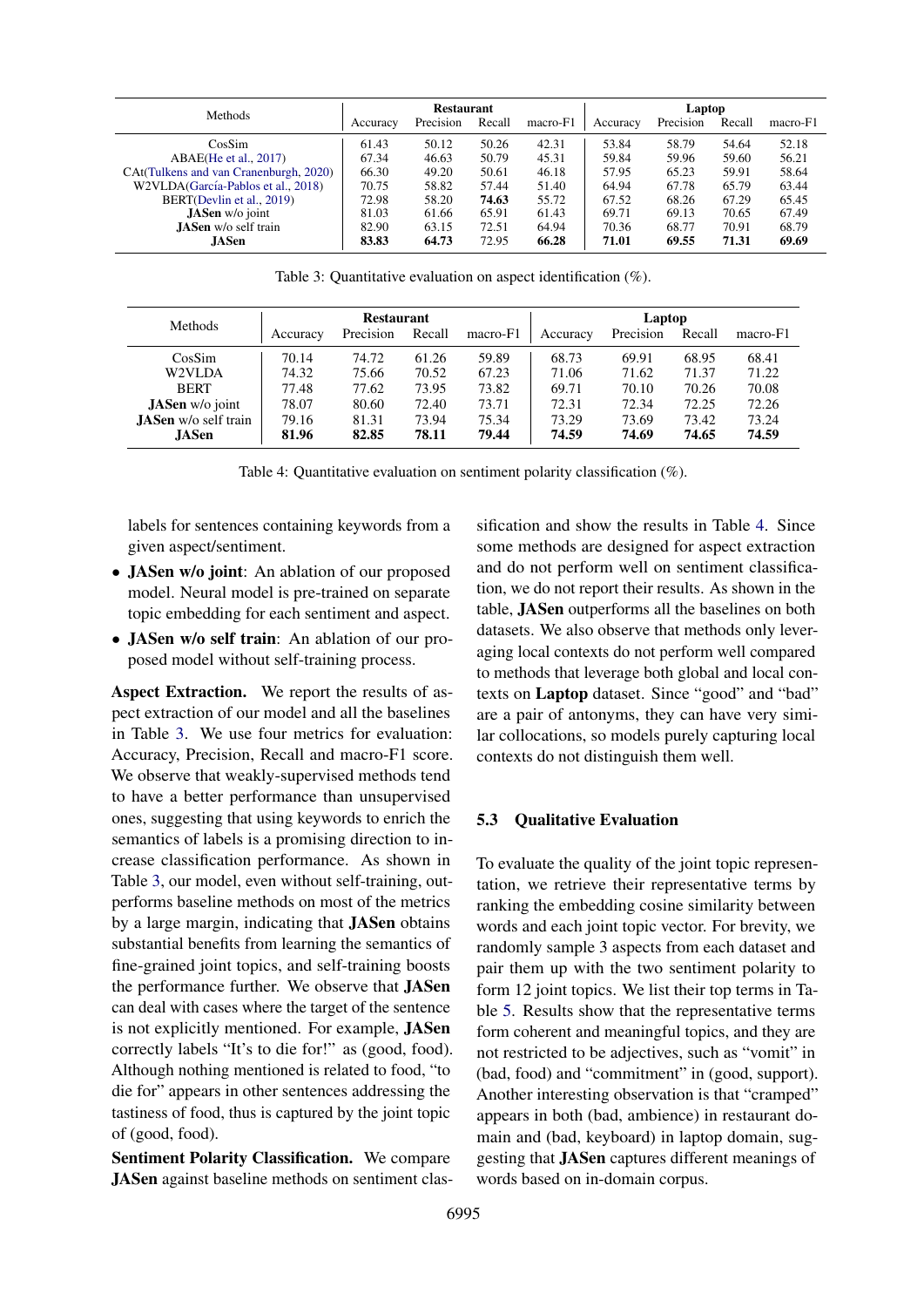<span id="page-7-0"></span>

|      | Ambience       | Service         | Food              | Support                    | Keyboard          | <b>Battery</b>    |
|------|----------------|-----------------|-------------------|----------------------------|-------------------|-------------------|
|      | COZV,          | professional,   | huge portion,     | accidental damage          | tactile feedback. | lasts long.       |
|      | intimate.      | polite,         | flavourful.       | protection, accidental     | tactile feel,     | charges quickly,  |
| Good | comfortable,   | knowledgable,   | super fresh,      | damage warranty, generous, | classic,          | high performance, |
|      | loungy,        | informative,    | husband loves.    | guarantee,                 | nicely spaced,    | lasting,          |
|      | great music    | helpful         | authentic italian | commitment                 | chiclet style     | great power       |
|      | cramped,       | inattentive,    | microwaved,       | completely useless,        | large hands,      | completely dead,  |
|      | unbearable.    | ignoring.       | flavorless.       | denied,                    | shallow,          | drained.          |
| Bad  | uncomfortable. | extremely rude, | vomit.            | refused,                   | cramped,          | discharge.        |
|      |                | condescending.  | frozen food.      | blamed.                    | wrong key,        | unplugged,        |
|      | dreary, chaos  | inexperienced   | undercooked       | apologize                  | typos             | torture           |

Table 5: Keywords retrieved by joint topic representations.

<span id="page-7-1"></span>

Figure 4: Macro-F1 score vs. keyword number.

#### 5.4 Effect of Number of Keywords

We study the effect of the number of keywords. In Figure [4](#page-7-1) we show the macro-F1 score of aspect extraction using different number of keywords for each aspect on Laptop dataset. The trend clearly shows the model performance increases when more keywords are provided. Moreover, when only one keyword is provided (only the label name), JASen still has a stable performance and a large gap over the ablation without learning joint topic embedding, implying that learning joint topic semantics is especially powerful in low resource setting.

<span id="page-7-2"></span>

Figure 5: Visualization of joint topics (purple stars), aspect topics (red crosses) and sentiment topics (blue dots) in the embedding space.

## 5.5 Joint Topic Representation Visualization

To understand how the joint topics are distributed in the embedding space, along with the aspect and sentiment topics, we use PCA [\(Jolliffe,](#page-9-25) [2011\)](#page-9-25) for dimension reduction to visualize topic embedding trained on the Restaurant corpus in Fig. [5.](#page-7-2) An interesting observation is that, some aspect topics (e.g., *ambience*) lie approximately in the middle of their joint topics ("*good, ambience*" and "*bad, ambience*"), showing that our embedding learning objective understands the joint topics as decomposition of their "marginal" topics, which fits with our goal to learn fine-grained topics.

#### 5.6 Case Studies

We list several test samples along with their ground truth and model predictions in Table [6](#page-8-0) and Table [7.](#page-8-1) Some conflicting cases between ours and the ground truth are rather ambiguous. For example, the ground truth of the second example in Table [6](#page-8-0) is (good, location), but we still think given that the review mentions "the outdoor atmosphere" and uses terms like "sitting on the sidewalk" and "cool evening", it is more relevant to ambience than location, as is output by our full model. The gold aspect label for the second and the third reviews in Table [7](#page-8-1) are both "company", but apparently these two sentences are talking about two different aspects: the product itself and the service of the company. Though the output of our model, "os" and "support" for these two sentences may not be the most precise prediction, at least our model treats them as two different aspects.

#### 6 Conclusion

In this paper we propose to enhance weaklysupervised aspect-based sentiment analysis by learning the representation of  $\langle$  sentiment, aspect $\rangle$ joint topic in the embedding space to capture more fine-grained information. We introduce an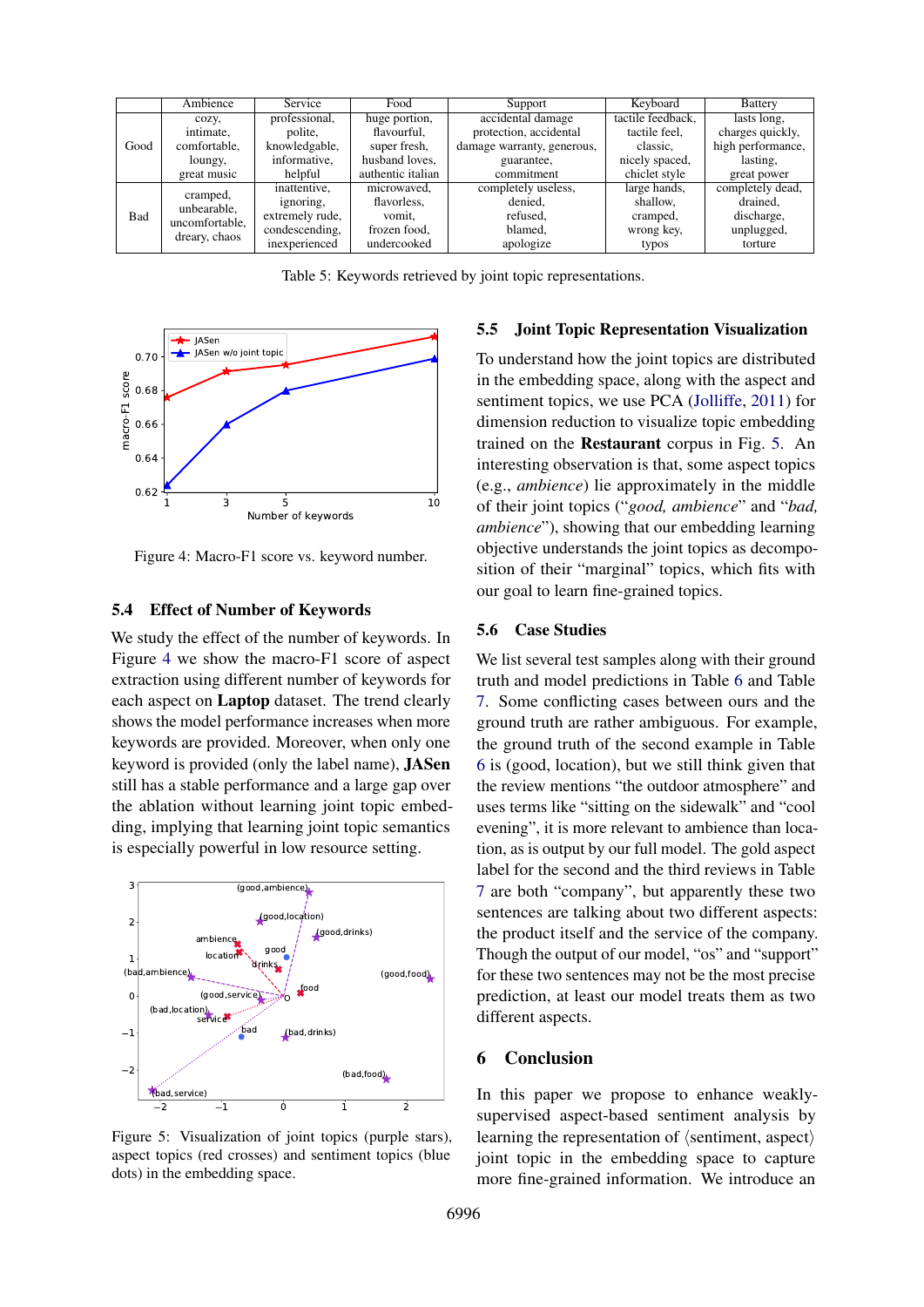<span id="page-8-0"></span>

| Review                                                                                                                                                            | Ground Truth     | Output of<br>Full Model | Output of Model<br>w/o joint embedding |
|-------------------------------------------------------------------------------------------------------------------------------------------------------------------|------------------|-------------------------|----------------------------------------|
| The wait staff is very freindly, they make it<br>feel like you're eating in a freindly little<br>european town.                                                   | (good, service)  | (good, ambience)        | (good, location)                       |
| The outdoor atmosphere of sitting on the sidewalk<br>watching the world go by 50 feet away on 6th<br>avenue on a cool evening was wonderful.                      | (good, location) | (good, ambience)        | (good, ambience)                       |
| It's simply the best meal in NYC.                                                                                                                                 | (good, food)     | (good, food)            | (good, location)                       |
| You can get a table without a reservation if you<br>get there early I they don't make you by bottles.                                                             | (good, service)  | (good, service)         | (bad, service)                         |
| The sauce tasted more like Chinese fast food than<br>decent Korean.                                                                                               | (bad, food)      | (good, food)            | (bad, food)                            |
| My wife had barely###touched that mess of a dish.                                                                                                                 | (bad, food)      | (bad, food)             | (good, food)                           |
| This is undoubtedly my favorite modern Japanese<br>brasserie (that don't serve sushi), and in my<br>opinion, one of the most romantic restaurants in<br>the city! | (good, ambience) | (good, food)            | (good, location)                       |
| We took advanatage of the half price sushi deal<br>on saturday so it was well worth it.                                                                           | (good, food)     | (good, food)            | (bad, food)                            |
| If you don't like it, I don't know what to tell you.                                                                                                              | (good, food)     | (bad, food)             | (bad, service)                         |

<span id="page-8-1"></span>Table 6: Comparison of predictions on sample Restaurant reviews between our full model and model pre-trained w/o joint topic embedding.

| Review                                                                                                                                                 | Ground Truth     | Output of<br>Full Model | Output of Model<br>w/o joint embedding |  |
|--------------------------------------------------------------------------------------------------------------------------------------------------------|------------------|-------------------------|----------------------------------------|--|
| NO junkware!!                                                                                                                                          | (good, software) | (good, software)        | (good, display)                        |  |
| I definitely will buy a Mac again if and when this<br>computer ever fails.                                                                             | (good, company)  | (good, os)              | (good, os)                             |  |
| I don't have the inclination or time to devote to a<br>companies tech support, search functions, or hold<br>timesdropped the HP and never looked back. | (bad, company)   | (bad, support)          | (bad, company)                         |  |
| I find myself adjusting it regularly.                                                                                                                  | (bad, display)   | (bad, display)          | (bad, mouse)                           |  |
| I thought learning the Mac OS would be hard, but<br>it is easily picked up if you are familiar with a PC.                                              | (good, os)       | (good, os)              | (bad, os)                              |  |
| They told me to reprogram the computer, and I<br>didn't need to do that, and I lost pictures<br>of my oldests first 2 years of her life.               | (bad, support)   | (bad, support)          | (good, support)                        |  |
| But, hey, it's an Apple.                                                                                                                               | (good, company)  | (bad, company)          | (good, company)                        |  |
| I'm no power###user, but I have had no<br>learning###curve with the MAC and I don't do<br>anything geeky enough forcing me to learn the OS.            | (good, os)       | (good, os)              | (bad, os)                              |  |
| The battery lasted 12 months, then pffftgone.                                                                                                          | (bad, battery)   | (bad, battery)          | (good, battery)                        |  |

Table 7: Comparison of predictions on sample Laptop reviews between our full model and model pre-trained w/o joint topic embedding.

embedding learning objective that leverages usergiven keywords for each aspect/sentiment and models their distribution over the joint topics. The embedding-based predictions are then used for pretraining neural models, which are further refined via self-training on unlabeled corpus. Experiments show that our method learns high-quality joint topics and outperforms previous studies substantially.

In the future, we plan to adapt our methods to more general applications that are not restricted to the field of sentiment analysis, such as doing multiple-dimension classification (e.g., topic, location) on general text corpus. Another promising direction is to leverage taxonomy construction algorithms [\(Huang et al.,](#page-9-26) [2020\)](#page-9-26) to capture more fine-grained aspects, such as "smell" and "taste" for "food".

## Acknowledgments

Research was sponsored in part by US DARPA KAIROS Program No. FA8750-19-2-1004 and SocialSim Program No. W911NF-17-C-0099, National Science Foundation IIS 16-18481, IIS 17-04532, and IIS 17-41317, and DTRA HD-TRA11810026. Any opinions, findings, and conclusions or recommendations expressed herein are those of the authors and should not be interpreted as necessarily representing the views, either expressed or implied, of DARPA or the U.S. Government. The U.S. Government is authorized to reproduce and distribute reprints for government purposes notwithstanding any copyright annotation hereon. We thank anonymous reviewers for valuable and insightful feedback.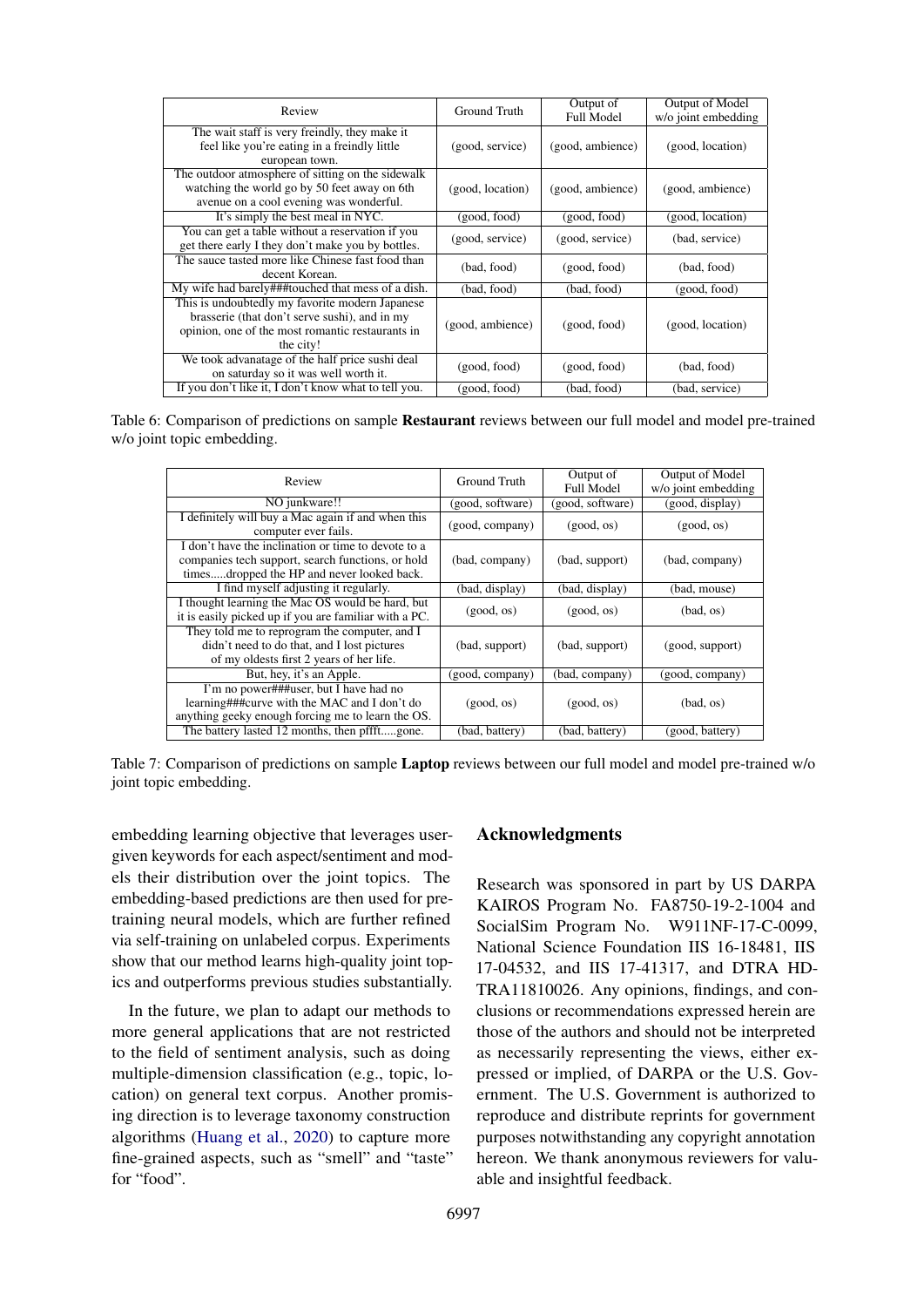#### References

- <span id="page-9-6"></span>Stefanos Angelidis and Mirella Lapata. 2018. Summarizing opinions: Aspect extraction meets sentiment prediction and they are both weakly supervised. In *EMNLP*.
- <span id="page-9-0"></span>Konstantin Bauman, Bing Liu, and Alexander Tuzhilin. 2017. Aspect based recommendations: Recommending items with the most valuable aspects based on user reviews. *Proceedings of the 23rd ACM SIGKDD International Conference on Knowledge Discovery and Data Mining*.
- <span id="page-9-11"></span>Samuel Brody and Noémie Elhadad. 2010. An unsupervised aspect-sentiment model for online reviews. In *HLT-NAACL*.
- <span id="page-9-14"></span>Peter F. Brown, Vincent J. Della Pietra, Peter V. de Souza, Jennifer C. Lai, and Robert L. Mercer. 1992. Class-based n-gram models of natural language. *Comput. Linguistics*, 18:467–479.
- <span id="page-9-12"></span>Zhiyuan Chen, Arjun Mukherjee, and Bing Liu. 2014. Aspect extraction with automated prior knowledge learning. In *ACL*.
- <span id="page-9-24"></span>Jacob Devlin, Ming-Wei Chang, Kenton Lee, and Kristina Toutanova. 2019. Bert: Pre-training of deep bidirectional transformers for language understanding. In *NAACL-HLT*.
- <span id="page-9-8"></span>Aitor García-Pablos, Montse Cuadros, and German Rigau. 2018. W2vlda: Almost unsupervised system for aspect based sentiment analysis. *Expert Syst. Appl.*, 91:127–137.
- <span id="page-9-4"></span>Ruidan He, Wee Sun Lee, Hwee Tou Ng, and Daniel Dahlmeier. 2017. An unsupervised neural attention model for aspect extraction. In *ACL*.
- <span id="page-9-10"></span>Ruidan He, Wee Sun Lee, Hwee Tou Ng, and Daniel Dahlmeier. 2018. Exploiting document knowledge for aspect-level sentiment classification. *ArXiv*, abs/1806.04346.
- <span id="page-9-22"></span>Ruining He and Julian J. McAuley. 2016. Ups and downs: Modeling the visual evolution of fashion trends with one-class collaborative filtering. *ArXiv*, abs/1602.01585.
- <span id="page-9-19"></span>Geoffrey E. Hinton, Oriol Vinyals, and Jeffrey Dean. 2015. Distilling the knowledge in a neural network. *ArXiv*, abs/1503.02531.
- <span id="page-9-3"></span>Minqing Hu and Bing Liu. 2004. Mining and summarizing customer reviews. In *KDD '04*.
- <span id="page-9-26"></span>Jiaxin Huang, Yiqing Xie, Yu Meng, Yunyi Zhang, and Jiawei Han. 2020. Corel: Seed-guided topical taxonomy construction by concept learning and relation transferring. In *KDD*.
- <span id="page-9-25"></span>Ian T. Jolliffe. 2011. Principal component analysis. In *International Encyclopedia of Statistical Science*.
- <span id="page-9-7"></span>Giannis Karamanolakis, Daniel Hsu, and Luis Gravano. 2019. Leveraging just a few keywords for finegrained aspect detection through weakly supervised co-training. In *EMNLP/IJCNLP*.
- <span id="page-9-9"></span>Alex Krizhevsky, Ilya Sutskever, and Geoffrey E. Hinton. 2012. Imagenet classification with deep convolutional neural networks. In *NIPS*.
- <span id="page-9-5"></span>Ming Liao, Jing Li, Haisong Zhang, Lingzhi Wang, Xixin Wu, and Kam-Fai Wong. 2019. Coupling global and local context for unsupervised aspect extraction. In *EMNLP/IJCNLP*.
- <span id="page-9-2"></span>Pengfei Liu, Shafiq R. Joty, and Helen M. Meng. 2015. Fine-grained opinion mining with recurrent neural networks and word embeddings. In *EMNLP*.
- <span id="page-9-18"></span>Yu Meng, Jiaxin Huang, Guangyuan Wang, Zihan Wang, Chao Zhang, Yu Zhang, and Jiawei Han. 2020a. Discriminative topic mining via categoryname guided text embedding. In *WWW*.
- <span id="page-9-17"></span>Yu Meng, Jiaxin Huang, Guangyuan Wang, Chao Zhang, Honglei Zhuang, Lance M. Kaplan, and Jiawei Han. 2019. Spherical text embedding. In *NIPS*.
- <span id="page-9-13"></span>Yu Meng, Yunyi Zhang, Jiaxin Huang, Chenyan Xiong, Heng Ji, Chao Zhang, and Jiawei Han. 2020b. Text classification using label names only: A language model self-training approach. In *EMNLP*.
- <span id="page-9-16"></span>Tomas Mikolov, Ilya Sutskever, Kai Chen, Gregory S. Corrado, and Jeffrey Dean. 2013. Distributed representations of words and phrases and their compositionality. In *NIPS*.
- <span id="page-9-1"></span>Thien Hai Nguyen, Kiyoaki Shirai, and Julien Velcin. 2015. Sentiment analysis on social media for stock movement prediction. *Expert Syst. Appl.*, 42:9603– 9611.
- <span id="page-9-21"></span>Maria Pontiki, D. Galanis, Haris Papageorgiou, S. Manandhar, and Ion Androutsopoulos. 2015. Semeval-2015 task 12: Aspect based sentiment analysis. In *NAACL 2015*.
- <span id="page-9-20"></span>Maria Pontiki, Dimitris Galanis, Haris Papageorgiou, Ion Androutsopoulos, Suresh Manandhar, Mohammad AL-Smadi, Mahmoud Al-Ayyoub, Yanyan Zhao, Bing Qin, Orphée De Clercq, and et. al. 2016. [SemEval-2016 task 5: Aspect based senti](https://doi.org/10.18653/v1/S16-1002)[ment analysis.](https://doi.org/10.18653/v1/S16-1002) In *Proceedings of the 10th International Workshop on Semantic Evaluation (SemEval-2016)*, pages 19–30, San Diego, California. Association for Computational Linguistics.
- <span id="page-9-15"></span>Magnus Sahlgren. 2008. The distributional hypothesis. *The Italian Journal of Linguistics*, 20:33–54.
- <span id="page-9-23"></span>Jingbo Shang, Jialu Liu, Meng Jiang, Xiang Ren, Clare R. Voss, and Jiawei Han. 2017. Automated phrase mining from massive text corpora. *IEEE Transactions on Knowledge and Data Engineering*, 30:1825–1837.